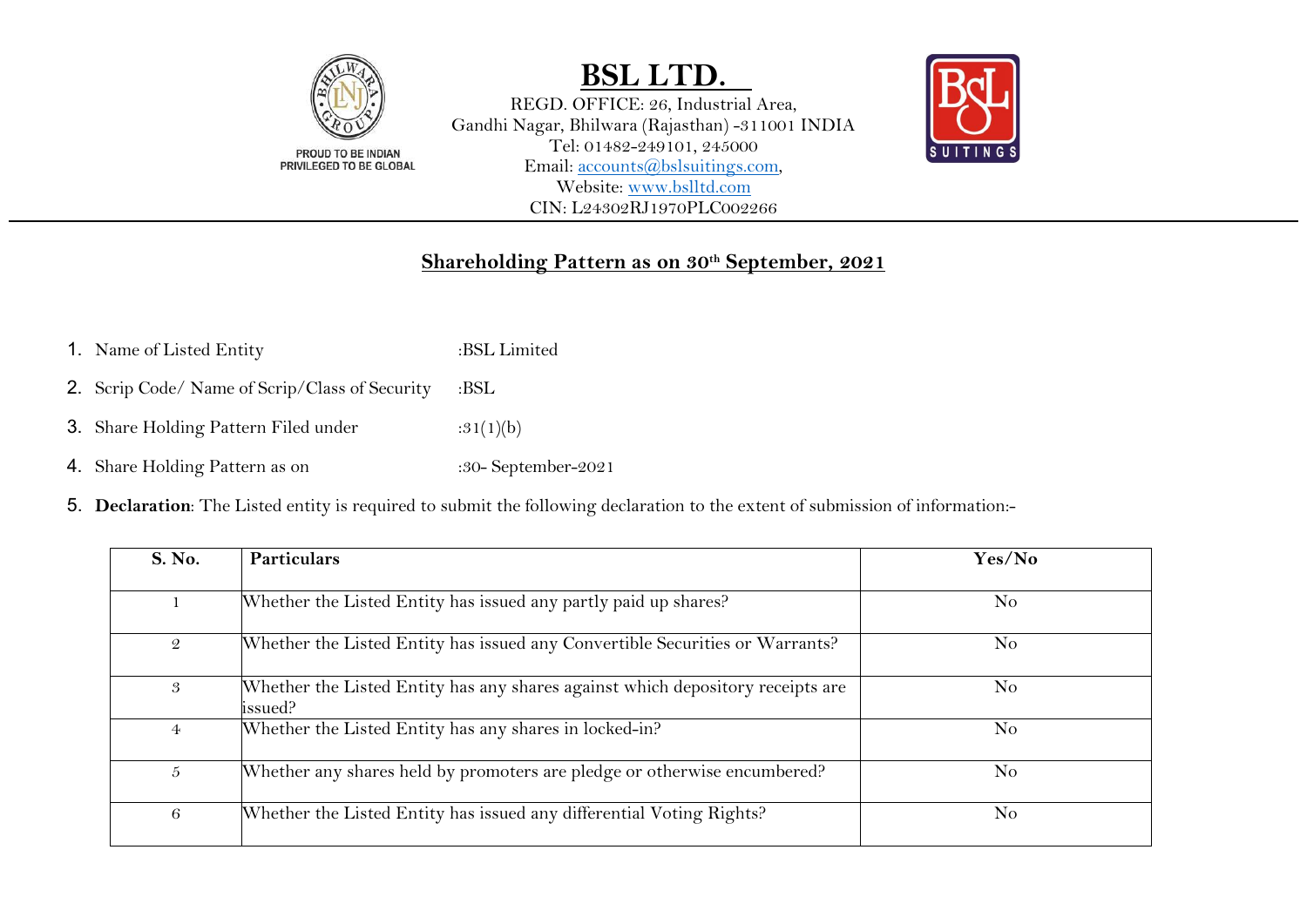

REGD. OFFICE: 26, Industrial Area, Gandhi Nagar, Bhilwara (Rajasthan) -311001 INDIA Tel: 01482-249101, 245000 Email: [accounts@bslsuitings.com,](mailto:accounts@bslsuitings.com) Website: [www.bslltd.com](http://www.bslltd.com/) CIN: L24302RJ1970PLC002266



| Whether the Listed Entity has issued any Warrants?              | No  |
|-----------------------------------------------------------------|-----|
| Whether the listed entity has any significant beneficial owner? | Yes |

### **Table I-Summary Statement Holding of Specified Securities**

| Categ<br>$\sigma^{o}(\mathbf{I})$ | Category of<br>Shareholder<br>(II)       | Nos.<br>of<br>shareh<br>olders<br>(III) | No. of<br>fully paid<br>up equity<br>shares<br>held<br>(IV) | No. of<br>Partly<br>paid-<br>up<br>equity<br>shares<br>held<br>(V) | No. of<br>shares<br>underly<br>1n g<br>Depository<br>Receipts<br>(VI) | Total<br>nos.<br>shares<br>held<br>$(VII)=$<br>$(IV)+(V)+$<br>(VI) | Sharehol<br>ding as<br>$a\%$ of<br>total no.<br>of shares<br>(calculated<br>asPerSCR<br>R, 1957)<br>(VIII) |                          | (IX)<br>No of Voting<br>Rights | <b>Number of Voting Rights</b><br>held in each class of<br>securities | Тo<br>tal                                    | No. of<br><b>Shares</b><br>Underlyi<br>ng<br>Outstandin<br>convertible<br>securities<br>(including)<br>Warrants) | Shareholding,<br>as a% assuming<br>full conversion<br>Of convertible<br>securities(as a<br>percentage of<br>diluted share<br>capital)<br>$(XI) = (VII) + (X)$<br>As $a\%$ of | No.<br>(a) | Numbe<br>r of<br>Locked<br>in<br>shares<br>(XII)<br>As a<br>%of | No<br>.(a | Number<br>of Shares<br>pledged<br>or<br>otherwise<br>encumbered<br>(XIII)<br>As a<br>%of | Numbe<br>r of<br>equity<br>shares<br>held in<br>Demate<br>rialized<br>form |
|-----------------------------------|------------------------------------------|-----------------------------------------|-------------------------------------------------------------|--------------------------------------------------------------------|-----------------------------------------------------------------------|--------------------------------------------------------------------|------------------------------------------------------------------------------------------------------------|--------------------------|--------------------------------|-----------------------------------------------------------------------|----------------------------------------------|------------------------------------------------------------------------------------------------------------------|------------------------------------------------------------------------------------------------------------------------------------------------------------------------------|------------|-----------------------------------------------------------------|-----------|------------------------------------------------------------------------------------------|----------------------------------------------------------------------------|
| A                                 | Promoter &                               | 19                                      | 5809072                                                     |                                                                    |                                                                       | 5809072                                                            | Às a% of<br>$(A+B+C2)$<br>56.44                                                                            | Class<br>eg:X<br>5809072 | Clas<br>s<br>eg:y              | Total<br>5809072                                                      | as<br>%of<br>$A +$<br>$\hat{B} + C$<br>56.44 | (X)                                                                                                              | $(A+B+C2)$<br>56.44                                                                                                                                                          |            | total<br>Shar<br>es<br>held(<br>b)                              |           | total<br>Share<br>held(<br>b)                                                            | (XIV)<br>5809072                                                           |
| В                                 | <b>Promoter Group</b><br>Public          | 11687                                   | 4483096                                                     |                                                                    |                                                                       | 4483096                                                            | 43.56                                                                                                      | 4483096                  |                                | 4483096                                                               | 43.56                                        |                                                                                                                  | 43.56                                                                                                                                                                        |            | 0.00                                                            |           |                                                                                          | 4040471                                                                    |
| C                                 | <b>Non Promoter-</b><br>Non Public       |                                         |                                                             |                                                                    |                                                                       |                                                                    |                                                                                                            |                          |                                |                                                                       |                                              |                                                                                                                  |                                                                                                                                                                              |            |                                                                 |           |                                                                                          |                                                                            |
| C <sub>1</sub>                    | <b>Shares</b><br>underlying DRs          |                                         |                                                             |                                                                    |                                                                       |                                                                    |                                                                                                            |                          |                                |                                                                       |                                              |                                                                                                                  |                                                                                                                                                                              |            |                                                                 |           |                                                                                          |                                                                            |
| C <sub>2</sub>                    | Shares held by<br><b>Employee Trusts</b> |                                         |                                                             |                                                                    |                                                                       |                                                                    |                                                                                                            |                          |                                |                                                                       |                                              |                                                                                                                  |                                                                                                                                                                              |            |                                                                 |           |                                                                                          |                                                                            |
|                                   | Total                                    | 11706                                   | 10292168                                                    |                                                                    |                                                                       | 10292168                                                           | 100.00                                                                                                     | 102921680                |                                | 10292168 100.00 0                                                     |                                              |                                                                                                                  | 100.00                                                                                                                                                                       |            | 0.00                                                            |           | 0.00                                                                                     | 9849543                                                                    |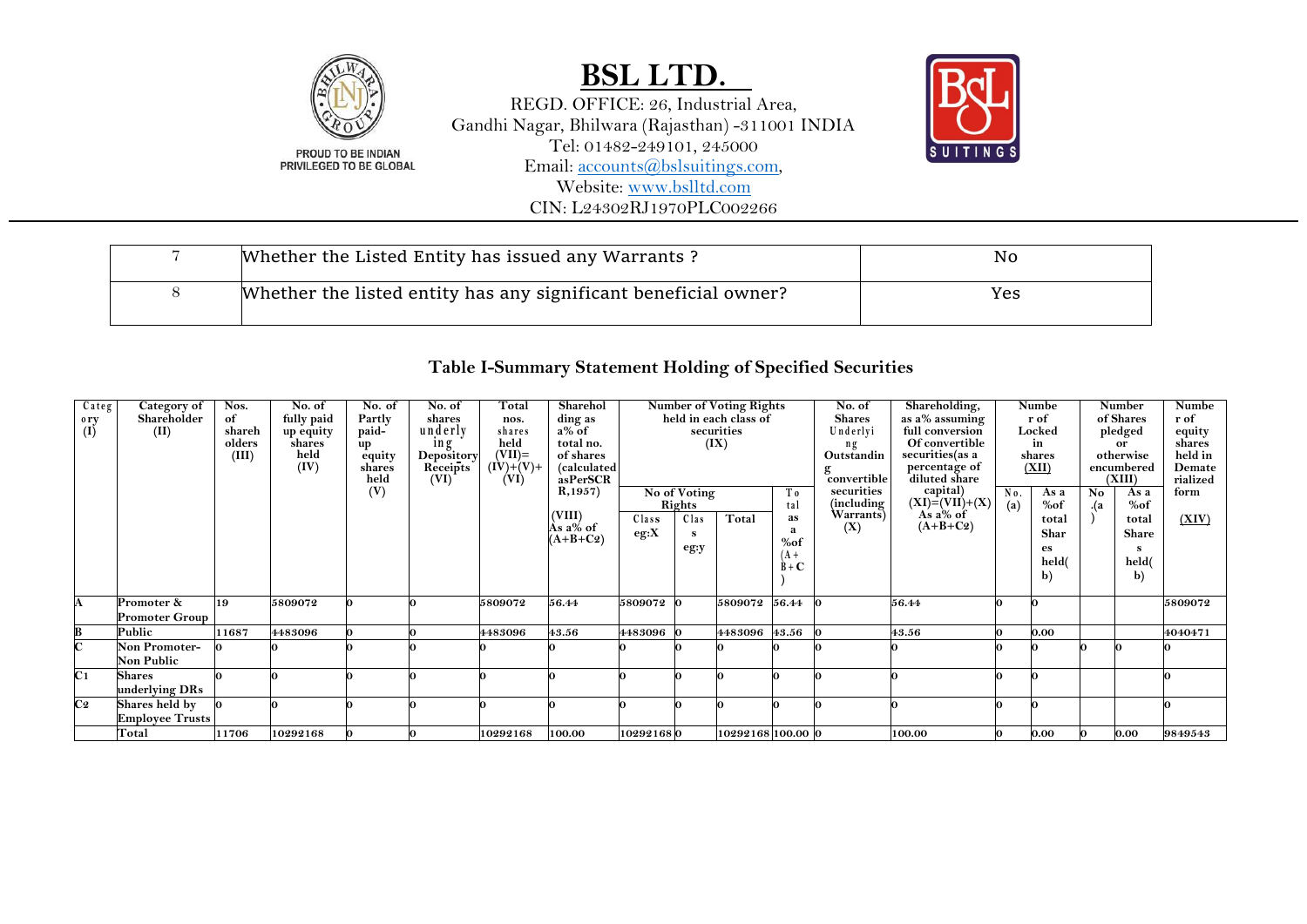

REGD. OFFICE: 26, Industrial Area, Gandhi Nagar, Bhilwara (Rajasthan) -311001 INDIA Tel: 01482-249101, 245000 Email: [accounts@bslsuitings.com,](mailto:accounts@bslsuitings.com) Website: [www.bslltd.com](http://www.bslltd.com/) CIN: L24302RJ1970PLC002266



### **Table II- Statement showing Shareholding Pattern of the Promoter and Promoter Group**

| $\overline{C}$ ateg | Category and                                | Nos.           | No. of       | No. of         | No. of            | Total                         | Shareho              |              |      | <b>Number of Voting Rights</b>   |                                      | No. of                     | Shareholdin                            |                 | <b>Number</b> |              | Number                  | Numb         |
|---------------------|---------------------------------------------|----------------|--------------|----------------|-------------------|-------------------------------|----------------------|--------------|------|----------------------------------|--------------------------------------|----------------------------|----------------------------------------|-----------------|---------------|--------------|-------------------------|--------------|
| 0 <sub>ry</sub>     | Name of                                     | of             | fully        | Partly         | shares            | nos                           | lding as<br>a% of    |              |      | held in each class of securities |                                      | <b>Shares</b>              | $g$ , as $a\%$                         |                 | of            |              | of                      | er of        |
| (I)                 | Shareholder                                 | shareh         | paid up      | paid-up        | underly           | .shares                       |                      |              |      | (IX)                             |                                      | Underlyin                  | assuming                               |                 | Locked        |              | <b>Shares</b>           | equit        |
|                     | (II)                                        | olders         | equity       | `equity        | ing<br>Depository | held                          | total no.            |              |      |                                  |                                      |                            | full                                   |                 | in shares     |              | pledged                 | y            |
|                     |                                             | (III)          | shares       | shares<br>held | Receipts          | $(VII)=$<br>$(\dot{IV})+(V)+$ | of                   |              |      |                                  |                                      | Outstanding<br>convertible | conversion                             |                 | (XII)         |              | or                      | share        |
|                     |                                             |                | held<br>(IV) | (V)            | (VI)              | (VI)                          | shares<br>(calculate |              |      |                                  |                                      | securities                 | Of<br>convertible                      |                 |               |              | otherwise<br>encumbered | s held<br>in |
|                     |                                             |                |              |                |                   |                               | dasPerSC             |              |      |                                  |                                      | (including                 | securities(as                          |                 |               |              | (XIII)                  | Demat        |
|                     |                                             |                |              |                |                   |                               | RR, 1957)            |              |      | No. of Voting Rights             | Tot                                  | Warrants)                  | a                                      | N               | As a          | N            | As a                    | erialize     |
|                     |                                             |                |              |                |                   |                               |                      |              |      |                                  | al                                   | (X)                        | percentage of                          | $\mathbf{o}$ .( | %of           | $\mathbf{o}$ | %of                     | d form       |
|                     |                                             |                |              |                |                   |                               | (VIII)<br>As a% of   |              |      |                                  | as                                   |                            | diluted share                          | $\mathbf{a}$ )  | total         |              | total                   |              |
|                     |                                             |                |              |                |                   |                               |                      | $Cl2s$ s     | Clas | Total                            | $a\%$                                |                            |                                        |                 |               | a            |                         | (XIV)        |
|                     |                                             |                |              |                |                   |                               | $(A+B+C2)$           | $\mathbf{X}$ | sY   |                                  | of                                   |                            | capital)<br>(XI)=(VII)+(<br>X)As a% of |                 | Shar          |              | shar                    |              |
|                     |                                             |                |              |                |                   |                               |                      |              |      |                                  | <b>Tot</b>                           |                            | $(A+B+C2)$                             |                 | es            |              | es                      |              |
|                     |                                             |                |              |                |                   |                               |                      |              |      |                                  | al<br>Voti                           |                            |                                        |                 | held(         |              | held(                   |              |
|                     |                                             |                |              |                |                   |                               |                      |              |      |                                  |                                      |                            |                                        |                 | $\mathbf{b}$  |              | $\mathbf{b}$            |              |
|                     |                                             |                |              |                |                   |                               |                      |              |      |                                  | $\mathop{\bf ng}\limits_{\bf right}$ |                            |                                        |                 |               |              |                         |              |
|                     |                                             |                |              |                |                   |                               |                      |              |      |                                  | ts                                   |                            |                                        |                 |               |              |                         |              |
|                     | Indian                                      |                | 0            |                | U                 |                               |                      |              |      |                                  |                                      |                            |                                        |                 |               |              |                         |              |
|                     | Individuals/Hindu                           | $\overline{9}$ | 3625762      |                |                   | 3625762                       | 35.23                | 36257620     |      | 3625762 35.23                    |                                      |                            | 35.23                                  |                 |               |              |                         | 3625762      |
|                     | undivided Family                            |                |              |                |                   |                               |                      |              |      |                                  |                                      |                            |                                        |                 |               |              |                         |              |
|                     | <b>ARUN KUMAR</b>                           |                | 1025716      | $\Omega$       |                   | 1025716                       | 9.97                 | 10257160     |      | 10257169.97                      |                                      |                            | 9.97                                   | n               |               |              |                         | 1025716      |
|                     | <b>CHURIWAL</b>                             |                |              |                |                   |                               |                      |              |      |                                  |                                      |                            |                                        |                 |               |              |                         |              |
|                     | <b>ARUN KUMAR</b>                           |                | 51200        | 0              |                   | 51200                         | .50                  | 51200        |      | 51200                            | .5                                   |                            | $.5\,$                                 |                 |               |              |                         | 51200        |
|                     | <b>CHURIWAL HUF</b>                         |                |              |                |                   |                               |                      |              |      |                                  |                                      |                            |                                        |                 |               |              |                         |              |
|                     | <b>LAKSHMI NIWAS</b><br><b>JHUNJHUNWALA</b> |                |              |                |                   |                               |                      |              |      |                                  |                                      |                            |                                        |                 |               |              |                         | Ω            |
|                     | <b>AKSHMI NIWAS</b>                         |                | Ω.           |                |                   |                               | .27                  |              |      |                                  | .27                                  |                            |                                        |                 |               |              |                         |              |
|                     | <b>JHUNJHUNWALA HUF</b>                     |                |              |                |                   | 27405                         |                      | 27405        |      | 27405                            |                                      |                            | .27                                    |                 |               |              |                         | 27405        |
|                     | <b>NIVEDAN CHURIWAL</b>                     |                | 661071       |                |                   | 661071                        | 6.42                 | 661071       |      | 661071                           | 6.42                                 |                            | 6.42                                   |                 |               |              |                         | 661071       |
|                     | RAVI JHUNJHUNWALA                           |                | 157270       |                |                   | 157270                        | 1.53                 | 157270       |      | 157270                           | 1.53                                 |                            | 1.53                                   |                 |               |              |                         | 157270       |
|                     | <b>SHUBHA CHURIWAL</b>                      |                | 625450       |                |                   | 625450                        | 6.08                 | 625450       |      | 625450                           | 6.08                                 |                            | 6.08                                   |                 |               |              |                         | 625450       |
|                     | <b>SUDHA CHURIWAL</b>                       |                | 1105055      |                |                   | 1105055                       | 10.74                | 11050550     |      | 1105055 10.74                    |                                      |                            | 10.74                                  | n               |               |              |                         | 1105055      |
|                     | <b>SUSHILA DEVI</b>                         |                | Ω.           |                |                   |                               |                      |              |      |                                  |                                      |                            | Ω                                      | Λ               |               |              |                         | 0            |
|                     | CHOKHANI                                    |                |              |                |                   |                               |                      |              |      |                                  |                                      |                            |                                        |                 |               |              |                         |              |
| b                   | Central                                     | 0              |              |                |                   |                               |                      |              |      |                                  |                                      |                            |                                        |                 |               |              |                         |              |
|                     | Government/State                            |                |              |                |                   |                               |                      |              |      |                                  |                                      |                            |                                        |                 |               |              |                         |              |
|                     | Government(s)                               |                |              |                |                   |                               |                      |              |      |                                  |                                      |                            |                                        |                 |               |              |                         |              |
|                     | Financial                                   | $\bf{0}$       | ю.           |                |                   |                               |                      | Ю            |      |                                  | n.                                   |                            |                                        |                 |               |              |                         | 0            |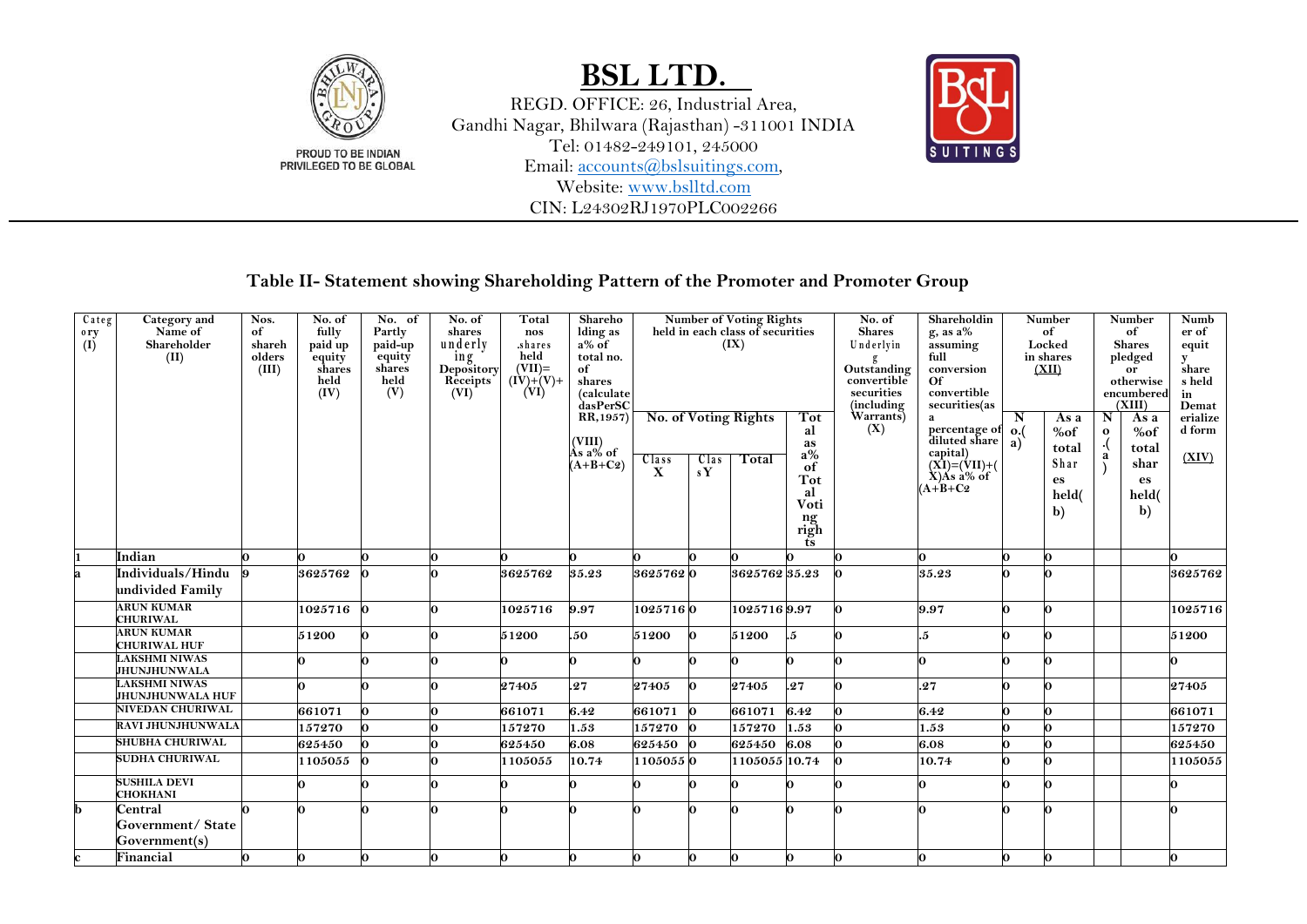

REGD. OFFICE: 26, Industrial Area, Gandhi Nagar, Bhilwara (Rajasthan) -311001 INDIA Tel: 01482 -249101, 245000 Email: [accounts@bslsuitings.com,](mailto:accounts@bslsuitings.com)



PROUD TO BE INDIAN<br>PRIVILEGED TO BE GLOBAL

Website: [www.bslltd.com](http://www.bslltd.com/)

CIN: L24302RJ1970PLC002266

|                         | <b>Institutions/Banks</b>                                                    |          |         |              |    |         |                         |          |          |               |      |     |                     |    |      |         |
|-------------------------|------------------------------------------------------------------------------|----------|---------|--------------|----|---------|-------------------------|----------|----------|---------------|------|-----|---------------------|----|------|---------|
| d                       | Any Other (specify) 10                                                       |          | 1896310 |              | 0  | 1896310 | 18.42                   | 18963100 |          | 1896310 18.42 |      |     | 18.42               | 0  |      | 1896310 |
|                         | <b>BODIES</b><br><b>CORPORATE</b>                                            | 10       | 1896310 |              | 0  | 1896310 | 18.42                   | 18963100 |          | 1896310 18.42 |      | 0   | 18.42               | 0  |      | 1896310 |
|                         | <b>BHARAT</b><br><b>INVESTMENTS</b><br><b>GROWTH LTD</b>                     |          | 257500  | n.           | O. | 257500  | 2.5                     | 257500 0 |          | 257500 2.5    |      | n.  | 2.5                 | 0  |      | 257500  |
|                         | <b>GILTEDGED</b><br><b>INDUSTRIAL</b><br><b>SECURITIES</b><br><b>LIMITED</b> |          |         |              | 0  | 0       | 0.00                    |          | 0        |               | 0.00 |     | 0.00                | 0  |      |         |
|                         | <b>INVESTORS INDIA</b><br><b>LTD</b>                                         |          | 190703  | n.           | O. | 190703  | 1.92                    | 190703   | $\Omega$ | 190703        | 1.92 | n.  | 1.92                | 0  | Λ    | 190703  |
|                         | <b>MANDAPM VIKAS</b><br>PRIVATE LIMITED                                      |          | 23975   |              | O. | 23975   | .23                     | 23975    | O.       | 23975         | .23  | n.  | .23                 | Ω  |      | 23975   |
|                         | <b>CHURIWALA</b><br><b>PROPERTIES AND</b><br><b>INVESTMENTS PVT.</b><br>LTD. |          | 239092  |              | 0  | 239092  | 2.32                    | 239092   | ю.       | 239092 2.32   |      | 0   | 2.32                | 0  |      | 239092  |
|                         | <b>SHASHI</b><br><b>COMMERCIAL CO.</b><br>LTD.                               |          | 118600  |              | 0  | 118600  | 1.15                    | 118600   | <b>n</b> | 118600        | 1.15 | n.  | 1.15                | 0  | n    | 118600  |
|                         | PRC NIYOJAN PVT.<br>LTD.                                                     |          | 131634  | n.           | O. | 131634  | 1.28                    | 131634 0 |          | 131634        | 1.28 | lo. | 1.28                | 0  |      | 131634  |
|                         | <b>MANDAWA</b><br>NIYOJAN PVT. LTD.                                          |          | 143419  | O.           | 0  | 143419  | 1.39                    | 143419 0 |          | 143419        | 1.39 | 0   | 1.39                | 0  |      | 143419  |
|                         | <b>RSWM LIMITED</b>                                                          |          | 31396   |              | 0  | 31396   | .31                     | 31396    | n        | 31396         | .31  | 0   | .31                 | O. |      | 31396   |
|                         | <b>INDIA TEXFAB</b><br><b>MARKETING LTD</b>                                  |          | 62217   |              | 0  | 62217   | $\overline{\mathbf{6}}$ | 62217    | 0        | 62217         | l.6  | n.  | $\overline{\bf{6}}$ | n  |      | 62217   |
|                         | <b>AKUNTH TEXTILE</b><br><b>PROCESSORES</b><br>PRIVATE LTD                   |          | 697774  | n.           | 0  | 697774  | 6.78                    | 697774 0 |          | 697774 6.78   |      | n   | 6.78                | 0  | 0.00 | 697774  |
|                         | Sub-Total $(A)(1)$                                                           | 19       | 5522072 | $\mathbf{v}$ | 0  | 5522072 | 53.65                   | 55220720 |          | 5522072 53.65 |      | ю.  | 53.65               | 0  | Ω.   | 5522072 |
| $\bf{2}$                | Foreign                                                                      | o.       |         |              | 0  | Ω.      | 0                       | n.       | 0        |               | 0    | Λ   | 0                   | 0  |      | 0       |
| a                       | <b>Individuals (Non-</b><br>Resident<br>Individuals/<br>Foreign Individuals) |          |         |              | ∩  |         |                         |          |          |               | n    |     |                     |    |      |         |
| b                       | Government                                                                   | <b>O</b> |         |              | 0  | n       | 0                       | n.       | n        |               | n    |     | 0                   | U  |      |         |
|                         | Institutions                                                                 |          |         |              | ω. |         | 0                       | n        | Λ        |               | n.   |     |                     | Λ  |      |         |
| $\overline{\mathbf{d}}$ | <b>Foreign Portfolio</b>                                                     | 0        |         |              | 0  |         | U                       |          |          |               | n    |     |                     |    |      |         |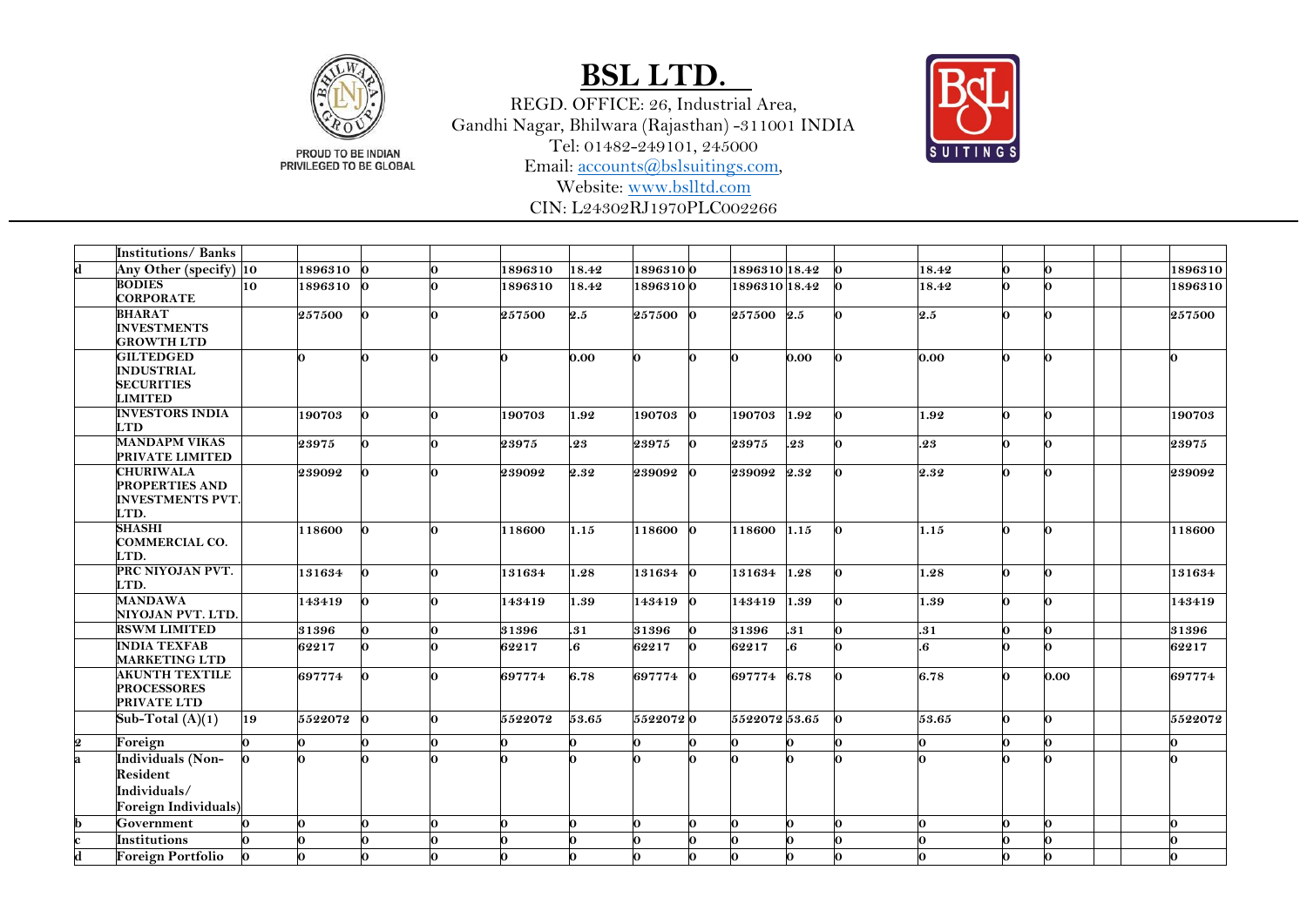

REGD. OFFICE: 26, Industrial Area, Gandhi Nagar, Bhilwara (Rajasthan) -311001 INDIA Tel: 01482-249101, 245000 Email: [accounts@bslsuitings.com,](mailto:accounts@bslsuitings.com)



PROUD TO BE INDIAN<br>PRIVILEGED TO BE GLOBAL

Website: [www.bslltd.com](http://www.bslltd.com/)

CIN: L24302RJ1970PLC002266

| Investor                                                                                 |               |  |               |       |               |              |     |       |   |  |         |
|------------------------------------------------------------------------------------------|---------------|--|---------------|-------|---------------|--------------|-----|-------|---|--|---------|
| Any Other (specify) 3                                                                    | <b>287000</b> |  | <b>287000</b> | 2.79  | <b>287000</b> | 287000 2.79  |     | 2.79  | റ |  | 287000  |
| <b>BODIES</b><br><b>CORPORATE</b>                                                        | <b>287000</b> |  | <b>287000</b> | 2.79  | 287000        | 287000 2.79  |     | 2.79  |   |  | 287000  |
| <b>MICROBASE</b><br><b>LIMITED</b>                                                       | 70700         |  | 70700         | .69   | 70700         | 70700        | .69 | .69   |   |  | 70700   |
| <b>MICROLIGHT</b><br><b>INVESTMENTS</b><br>LTD.                                          | 96000         |  | 96000         | .93   | 96000         | 96000        | .93 | .93   | ŋ |  | 96000   |
| <b>CORNHILL</b><br><b>INVESTMENTS</b><br><b>LIMITED</b>                                  | 120300        |  | 120300        | 1.17  | 120300        | 120300 1.17  |     | 1.17  | Ю |  | 120300  |
| Sub-Total $(A)(2)$                                                                       | 287000        |  | <b>287000</b> | 2.79  | 287000        | 287000 2.79  |     | 2.79  | Ю |  | 287000  |
| Total Shareholding 22<br>of Promoter and<br><b>Promoter Group</b><br>$(A)=(A)(1)+(A)(2)$ | 5809072       |  | 5809072       | 56.44 | 58090720      | 580907256.44 |     | 56.44 | n |  | 5809072 |

### **Table III- Statement showing Shareholding Pattern of the Public Shareholder**

| Categ                    | Category and            | Nos.   | No.   | No. of         | No. of           | Total                        | Shareh              |       |                     | Number of Voting Rights held |          | No. of                     | Shareholdin                     |     | Numbe           |                   | Number                  | Number of               |
|--------------------------|-------------------------|--------|-------|----------------|------------------|------------------------------|---------------------|-------|---------------------|------------------------------|----------|----------------------------|---------------------------------|-----|-----------------|-------------------|-------------------------|-------------------------|
| $\frac{0 \text{ ry}}{1}$ | Name of                 | of     | of    | Partly         | shares           | nos.                         | olding              |       |                     | in each class of securities  |          | <b>Shares</b>              | $g$ , as a%                     |     | r of            |                   | of Shares               | equity                  |
|                          | Shareholder             | shareh | fully | paid-up        | underlyi         | shares                       | as $a\%$            |       |                     | (IX)                         |          | Underlyin                  | assuming                        |     | Locked          |                   | pledged                 | shares held             |
|                          | (II)                    | olders | paid  | equity         | ng<br>Depository | held                         | of total            |       |                     |                              |          |                            | full                            |     | in              |                   | <b>or</b>               | in                      |
|                          |                         | (III)  | up    | shares<br>held | Receipts         | $(VII)=$<br>$(\dot{IV})+(V)$ | no. of              |       |                     |                              |          | Outstanding<br>convertible | conversion<br>$\alpha$          |     | shares<br>(XII) |                   | otherwise<br>encumbered | Demateriali<br>zed form |
|                          |                         |        | equit | (V)            | (VI)             |                              | shares<br>(calculat |       | No of Voting Rights |                              |          | securities                 | convertible                     | No. |                 | No.               |                         |                         |
|                          |                         |        | share |                |                  | (VI)                         | edasPer             |       |                     |                              | Total    | (including)                | securities(as                   |     | As a<br>%       | (N <sub>0</sub> ) | As a<br>%of             | (XIV)                   |
|                          |                         |        |       |                |                  |                              | <b>SCRR,19</b>      |       |                     |                              | as $a\%$ | Warrants)                  | a                               | .(a | of              |                   | total                   |                         |
|                          |                         |        | held  |                |                  |                              | 57)                 |       | Class               | Total                        | of       | (X)                        | percentage of                   |     | tota            |                   | share                   |                         |
|                          |                         |        | (IV)  |                |                  |                              |                     | Class |                     |                              | Total    |                            | diluted share                   |     |                 | app<br>lica       |                         |                         |
|                          |                         |        |       |                |                  |                              | (VIII)<br>Às a% of  | X     |                     |                              | Votin    |                            | capital)<br>(XI)=(VII)+(        |     | Shar            | ble               | <b>S</b><br>held(       |                         |
|                          |                         |        |       |                |                  |                              | $(A+B+C2)$          |       |                     |                              | g        |                            | $\angle X$ ) $\angle A$ s a% of |     |                 |                   | Not                     |                         |
|                          |                         |        |       |                |                  |                              |                     |       |                     |                              | right    |                            | $(A+B+C2)$                      |     | es<br>held      |                   |                         |                         |
|                          |                         |        |       |                |                  |                              |                     |       |                     |                              |          |                            |                                 |     | (b)             | (a)               | appli<br>cable          |                         |
|                          |                         |        |       |                |                  |                              |                     |       |                     |                              |          |                            |                                 |     |                 |                   |                         |                         |
|                          | <b>Institutions</b>     |        |       |                |                  |                              |                     |       |                     |                              |          |                            |                                 |     |                 |                   |                         |                         |
|                          | Mutual Funds/           |        | 450   |                |                  | 450                          |                     | 450   |                     | 450                          |          |                            |                                 |     |                 |                   |                         |                         |
|                          | <b>Venture Capital</b>  |        |       |                |                  |                              |                     |       |                     |                              |          |                            |                                 |     |                 |                   |                         |                         |
|                          | Funds                   |        |       |                |                  |                              |                     |       |                     |                              |          |                            |                                 |     |                 |                   |                         |                         |
|                          | Alternate               |        |       |                |                  |                              |                     |       |                     |                              |          |                            |                                 |     |                 |                   |                         |                         |
|                          | <b>Investment Funds</b> |        |       |                |                  |                              |                     |       |                     |                              |          |                            |                                 |     |                 |                   |                         |                         |
|                          | Foreign Venture         |        |       |                |                  |                              |                     |       |                     |                              |          |                            |                                 |     |                 |                   |                         |                         |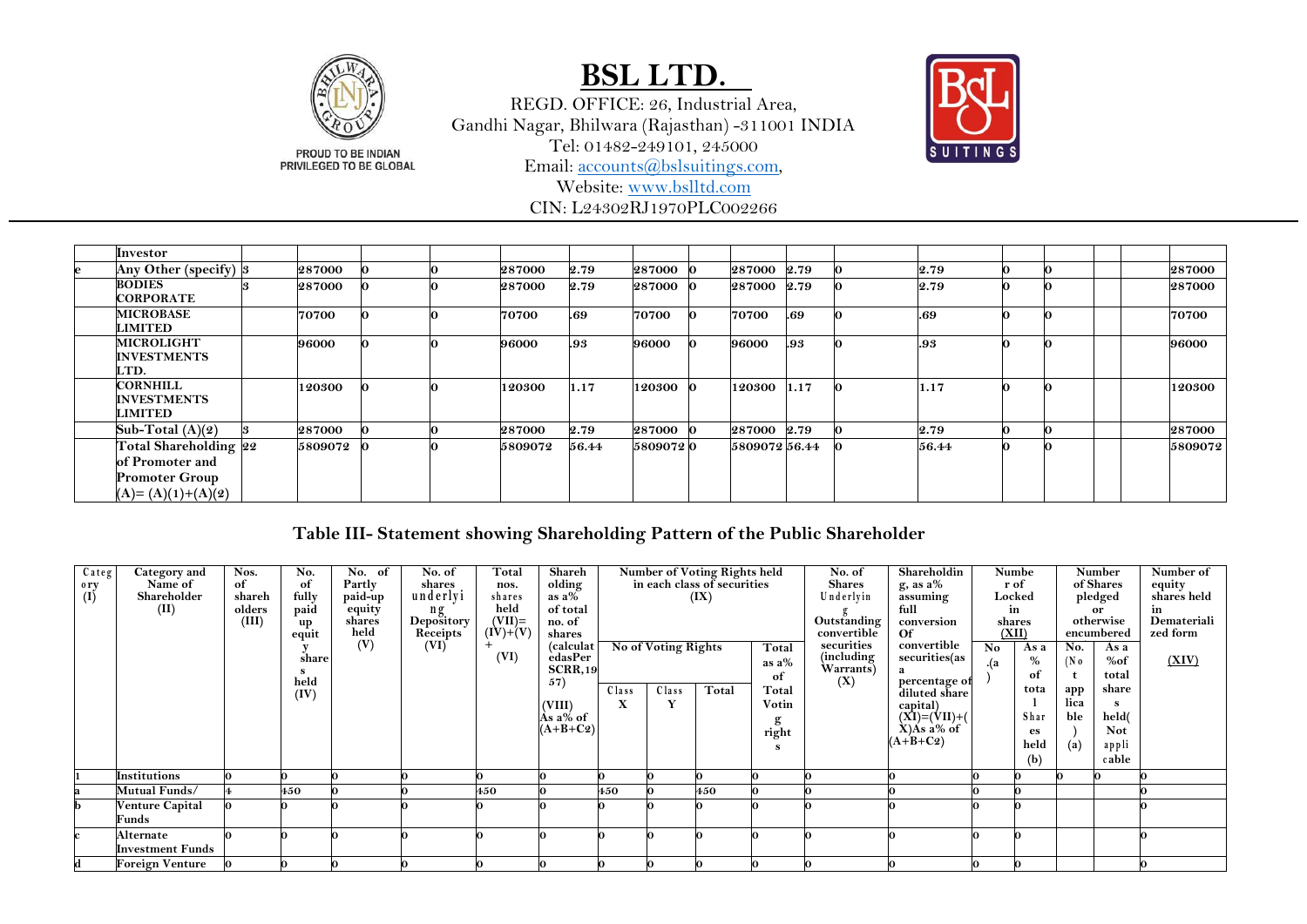

PRIVILEGED TO BE GLOBAL

### **BSL LTD.**

REGD. OFFICE: 26, Industrial Area, Gandhi Nagar, Bhilwara (Rajasthan) -311001 INDIA Tel: 01482 -249101, 245000

Email: [accounts@bslsuitings.com,](mailto:accounts@bslsuitings.com)

Website: [www.bslltd.com](http://www.bslltd.com/)

CIN: L24302RJ1970PLC002266

**Capital Investors e Foreign Portfolio Investors 752 752 0.01 752 752 0.01 0.01 752 f Financial Institutions/ Banks 32453 32453 0.32 32453 32453 .32 .32 31695 g Insurance Companies 203450 203450 1.98 203450 203450 1.98 1.98 203450 NATIONAL INSURANCE COMPANY LTD 108000 108000 1.05 108000 108000 1.05 1.05 108000 h Provident Funds/ Pension Funds i Any Other (specify) 0 Sub -Total (B)(1) 12 237105 237105 2.30 237105 237105 2.30 2.30 235897 Central Government/ State Government(s)/ President of India 58 58 58 58 58 Sub -Total (B)(2) 58 58 58 58 58 Non -institutions a Individuals - 11418 3652180 0 3652180 35.48 3652180 3652180 35.48 35.48 0.00 3240250 i Individual shareholders holding nominal share capital up to Rs. 2 lakhs. 2717388 0 2717388 26.4 2717388 2717388 26.4 26.4 0.00 2305458 ii Individual shareholders holding nominal share capital in excess of Rs. 2 lakhs. 934792 0 934792 9.08 934792 934792 9.08 9.08 0.00 934792 MAHENDRA GIRDHARILAL 158430 1.54 158430 158430 1.54 1.54 158430 PRANAY SATISH MEHTA 112914 1.1 112914 112914 1.1 1.1 112914 REKHA CHOUDHARY 144932 1.41 144932 144932 1.41 1.41 144932 SANGEETHA S 415703 415703 4.04 415703 415703 4.04 4.04 415703 b NBFCs registered with RBI 26165 26165 0.25 26165 26165 0.25 0.25 0.00 26165 c Employee Trusts d Overseas**  

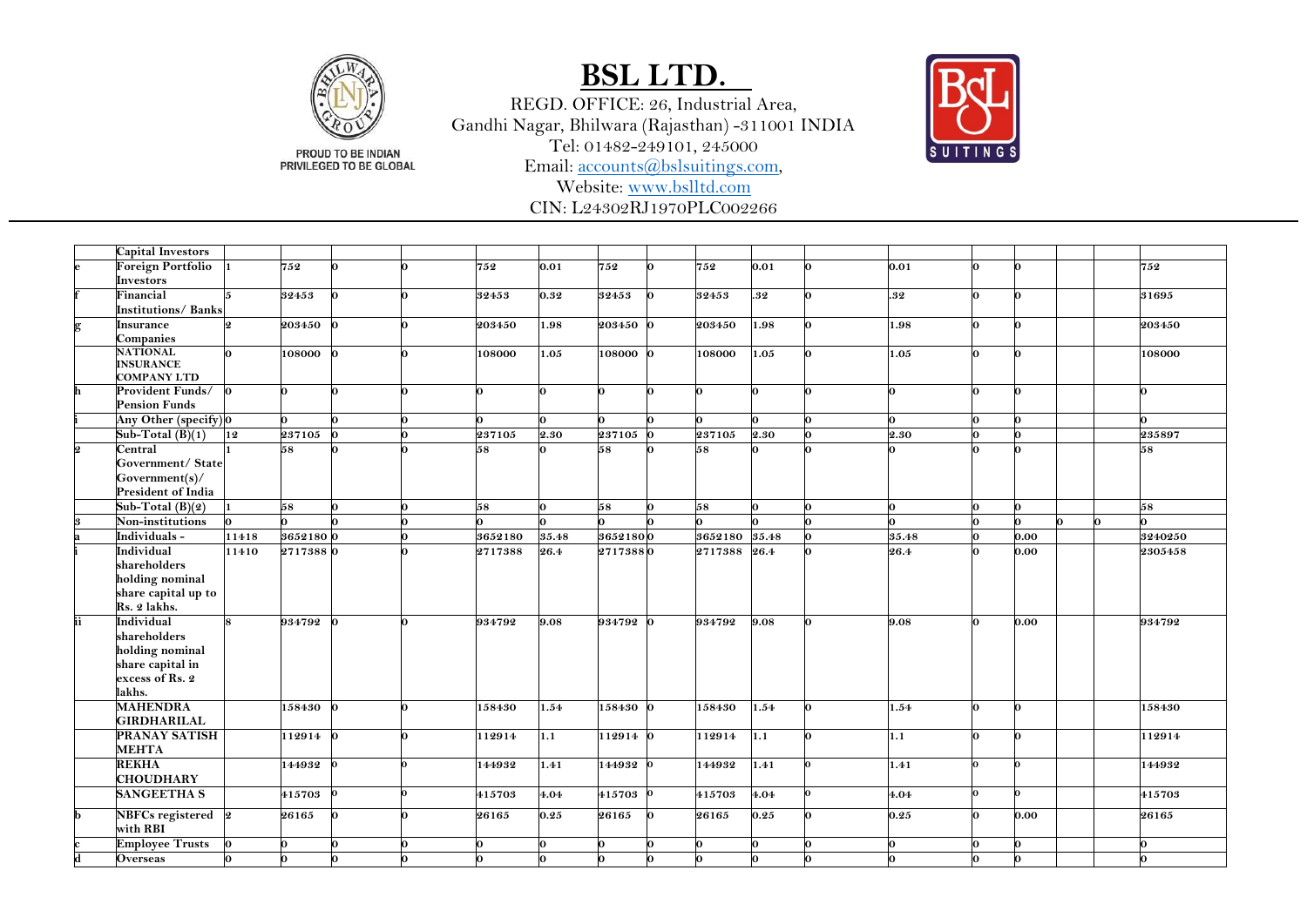

REGD. OFFICE: 26, Industrial Area, Gandhi Nagar, Bhilwara (Rajasthan) -311001 INDIA Tel: 01482-249101, 245000 Email: [accounts@bslsuitings.com,](mailto:accounts@bslsuitings.com)

Website: [www.bslltd.com](http://www.bslltd.com/) CIN: L24302RJ1970PLC002266



| <b>Depositories</b><br>(holding DRs)                          |       |           |  |         |       |          |               |      |       |  |  |         |
|---------------------------------------------------------------|-------|-----------|--|---------|-------|----------|---------------|------|-------|--|--|---------|
| Any Other (specify) 254                                       |       | 567588    |  | 567588  | 5.51  | 567588 0 | 567588        | 5.51 | 5.51  |  |  | 538101  |
| <b>OTHER BODIES</b><br><b>CORPORATE</b>                       | 112   | 438087    |  | 438087  | 4.26  | 438087 0 | 438087        | 4.26 | 4.26  |  |  | 432530  |
| <b>IEPF</b>                                                   |       | 21137     |  | 21137   | 0.21  | 21137    | 21137         | 0.21 | 0.21  |  |  | 21137   |
| <b>NRI</b>                                                    | 141   | 108364    |  | 108364  | 1.05  | 108364   | 108364        | 1.05 | 1.05  |  |  | 84434   |
| Sub-Total (B)(3)                                              | 11674 | 42459330  |  | 4245933 | 41.25 | 42459330 | 4245933 41.25 |      | 41.25 |  |  | 3804516 |
| Total Public<br>Shareholding $(B)=$<br>$(B)(1)+(B)(2)+(B)(3)$ | 11687 | 4483096 0 |  | 4483096 | 43.56 | 44830960 | 4483096 43.56 |      | 43.56 |  |  | 4040471 |

#### **Table IV-Statement Showing Shareholding Pattern of the Non Promoter-Non Public Shareholder**

|                | Category &Name<br>Of the<br>Shareholders<br>(I)                                                    | No. of<br>shareh<br>older<br>(III) | No. of<br>fully<br>paid                | Partly<br>paid-up<br>equity<br>shares | Nos. of<br>shares<br>underlying<br><b>Depository</b> | Total no.<br>shares<br>held<br>$\frac{\text{(VII=}}{\text{IV+V+VI}}$ | Sharehol<br>ding%<br>calculate<br>das per<br>SCRR, |            |                     | Number of Voting Rights held in<br>Each class of securities<br>(IX) |                                   | No. of<br>Shares<br>Underlying<br>Outstanding               | Total<br>shareholdin<br>$g$ , as a%<br>assuming               |     | Number of<br>Locked in<br>shares<br>(XII) |                          | Number of<br><b>Shares</b><br>Pledged or<br>otherwise | Number of<br>equity<br>shares held |
|----------------|----------------------------------------------------------------------------------------------------|------------------------------------|----------------------------------------|---------------------------------------|------------------------------------------------------|----------------------------------------------------------------------|----------------------------------------------------|------------|---------------------|---------------------------------------------------------------------|-----------------------------------|-------------------------------------------------------------|---------------------------------------------------------------|-----|-------------------------------------------|--------------------------|-------------------------------------------------------|------------------------------------|
|                |                                                                                                    |                                    | up<br>equity<br>shares<br>held<br>(IV) | held<br>(V)                           | Receipts<br>(VI)                                     |                                                                      | 1957<br>As a% of<br>$(A+B+C2)$                     |            | No of Voting Rights |                                                                     | Tota<br>l as<br>$a\%$             | convertible<br>securities<br>(including<br>Warrants)<br>(X) | full<br>conversion<br><b>Of</b><br>convertible<br>securities( | No. | As a<br>%of<br>total                      | No.<br>$($ Not<br>applic | encumbered<br>(XIII)<br>As a<br>%of<br>total          | demateria<br>lized form<br>(XIV)   |
|                |                                                                                                    |                                    |                                        |                                       |                                                      |                                                                      | (VIII)                                             | Class<br>x | Class<br>Y          | Total                                                               | of<br>Tota<br>Voti<br>ng<br>right |                                                             | As a<br>percentage<br>of diluted<br>share<br>capital)<br>(XI) |     | Shares<br>held                            | able                     | shares<br>held<br>(Not)<br>applica<br>ble)            | (Not)<br>Applicable)               |
|                | Custodian/DR Holder                                                                                |                                    |                                        |                                       |                                                      |                                                                      |                                                    |            |                     |                                                                     |                                   |                                                             |                                                               |     |                                           |                          |                                                       |                                    |
| $\overline{2}$ | Employee Benefit Trust0<br>(under SEBI (Share)<br>based Employee<br>Benefit) Regulations,<br>2014) |                                    |                                        |                                       |                                                      |                                                                      |                                                    |            |                     |                                                                     |                                   |                                                             |                                                               |     |                                           |                          |                                                       |                                    |
|                | Total Non-Promoter-<br>Non Public<br>Shareholding $(C)=$<br>$(C)(1)+(C)(2)$                        |                                    |                                        |                                       |                                                      |                                                                      |                                                    |            |                     |                                                                     |                                   |                                                             |                                                               |     |                                           |                          |                                                       |                                    |